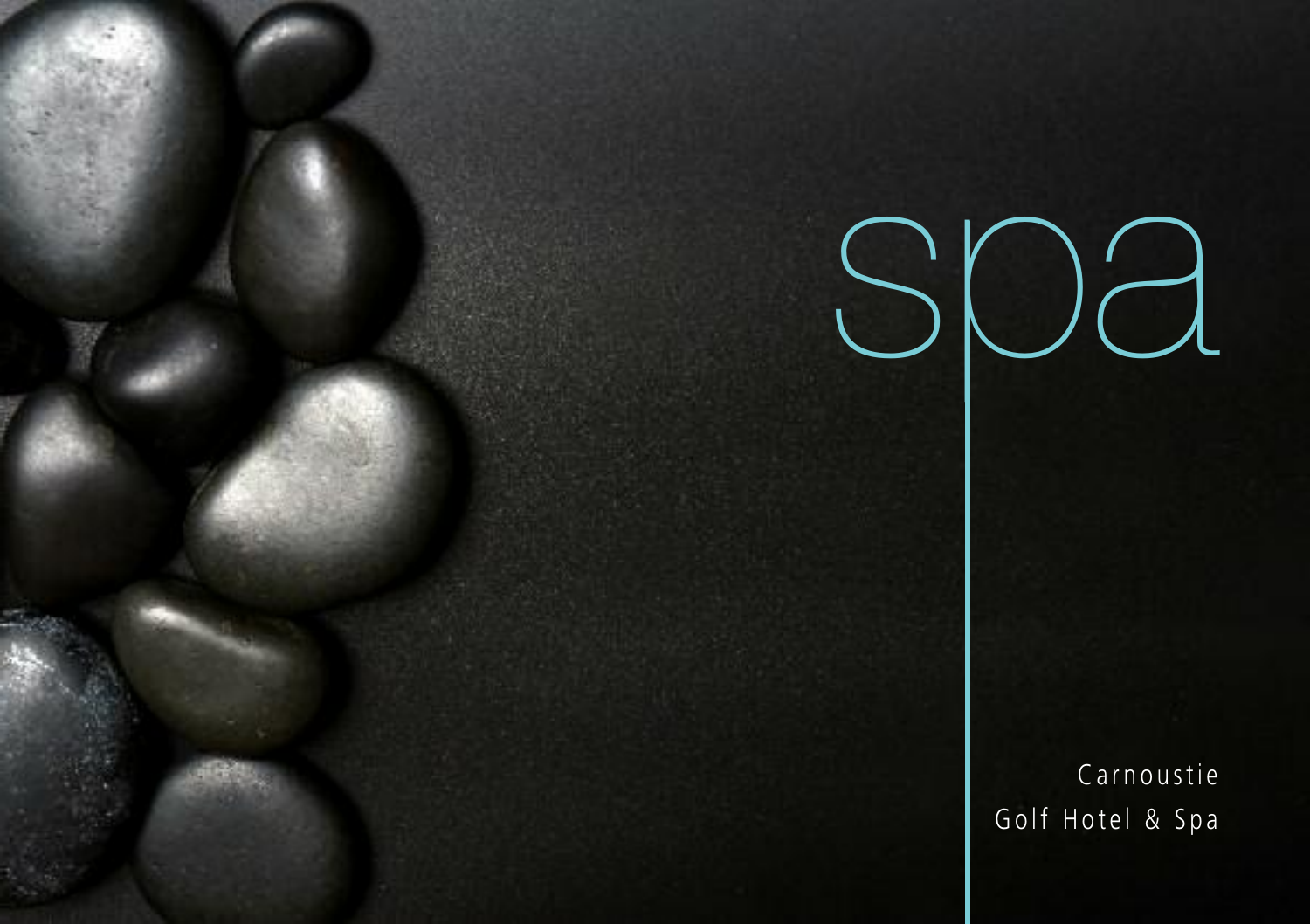## **WELCOME TO CARNOUSTIE**

Relax and unwind and allow the pressures of daily life to dissolve when you discover the tranquil oasis of the Carnoustie Golf Hotel and Spa,one of Scotland's premium destinations.

If you are choosing one of our spa days, begin with a revitalising swim in our indoor heated pool and loosen up in the Jacuzzi. Cleanse and exhilarate with a choice of steam or dry sauna rooms.Take your pampering one step further and spoil yourself by choosing from one of our heavenly Elemis treatments outlined on the following pages.

Whether it be total relaxation, complete invigoration or blissful beautifying that you desire, rest assured, you will find the perfect spa package to suit your mood.

From the top of your head to the tips of your toes you are in the skilled hands of our top professionally trained Elemis therapists, ensuring that looking and feeling fantastic is simply one less bother to worry about.

> So come, let your cares float away and experience the pure indulgence that is The Carnoustie Golf Hotel and Spa.

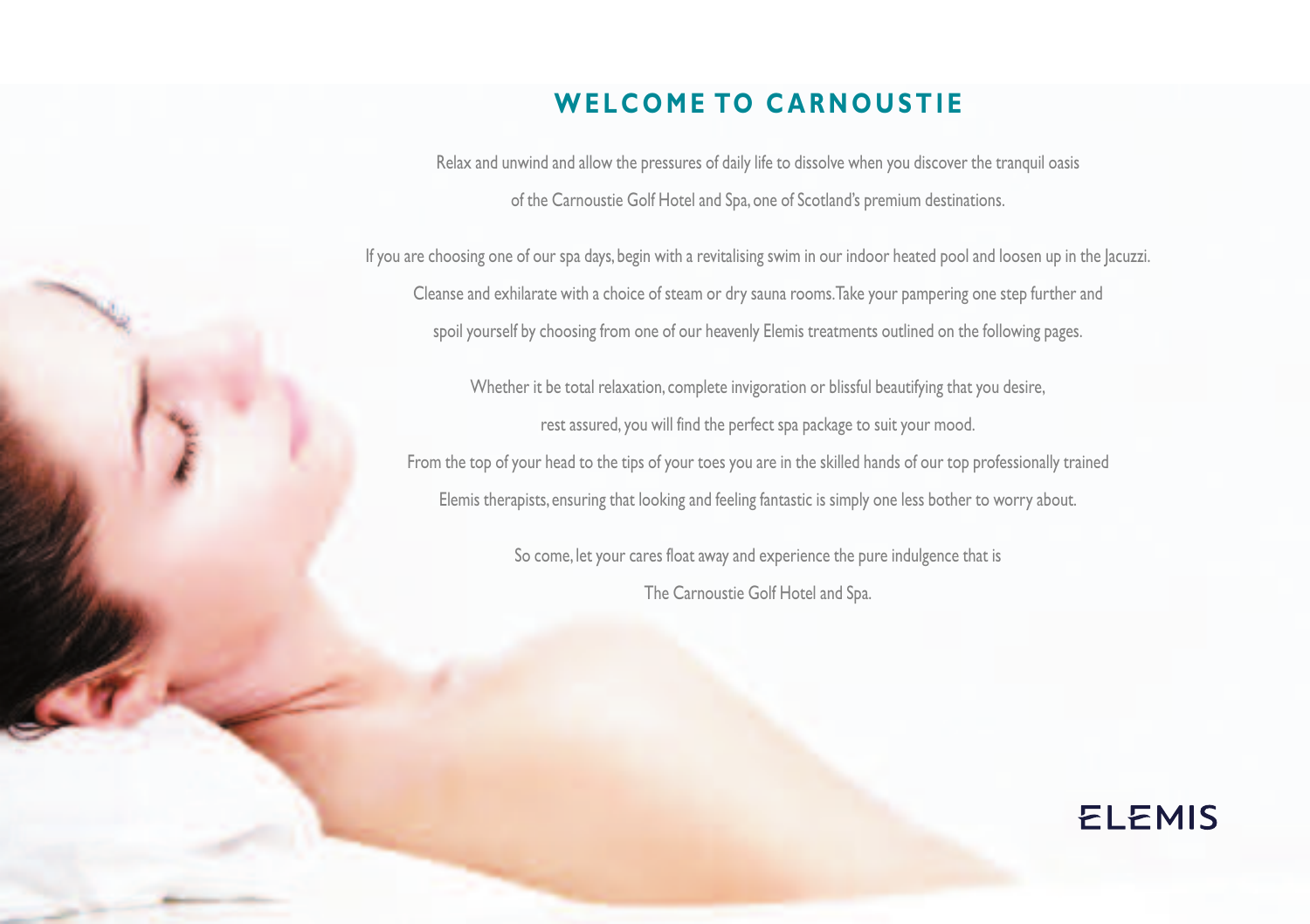## **ELEMIS FACIALS**

## **ELEMIS ANTI-AGEING FACIALS**

These clinically proven facials use the latest technology to deeply and gently work the skin to help target your specific facial concerns.Your skin is cleansed, toned, exfoliated and a powerful prescripted mask is applied as well as a facial massage to help sooth, relax and drain lymphatic tissues.

#### **Choose from:**

**ELEMIS Pro-Definition and Lift and Contour** Elemis newest cutting edge facial,made with firming plant actives. This has a powerful lifting effect to target sagging jowls, cheeks, chin and neck whilst helping reduce puffiness and fluid retention. 96% of women stated that their facial contours appeared firmed, lifted and shaped. 90% of women stated that the sagging on their cheeks and neck was visibly improved and 82% of women stated that they would delay facial surgery and/or Botox following a course of facials.

#### *60 MinuteTreatment £70.00*

### **ELEMIS Dynamic Resurfacing Precision Peel**

This facial offers unprecedented results never seen before from just one facial. After just one treatment the skin is clinically proven to be 75% resurfaced and up to 32% smoother. Enzymes work to safely and effectively resurface the skin helping to reduce fine lines and wrinkles and reducing pigmentation and acne scarring.The skin is left feeling incredibly clean,smooth and radiant.

*60 MinuteTreatment £70.00*

### **ELEMIS Pro Collagen Age Defy**

This anti-ageing facial is the ultimate in scientific skin therapy.Clinically proven to reduce the number of wrinkles by 94% and improve skin firmness by 57% after just one treatment! Additionally, detoxifying, brightening, healing and defining the eye contour.

*60 MinuteTreatment £70.00*

30 minute booster facials are available on all of our anti-aging facials.

*30 MinuteTreatment £45.00*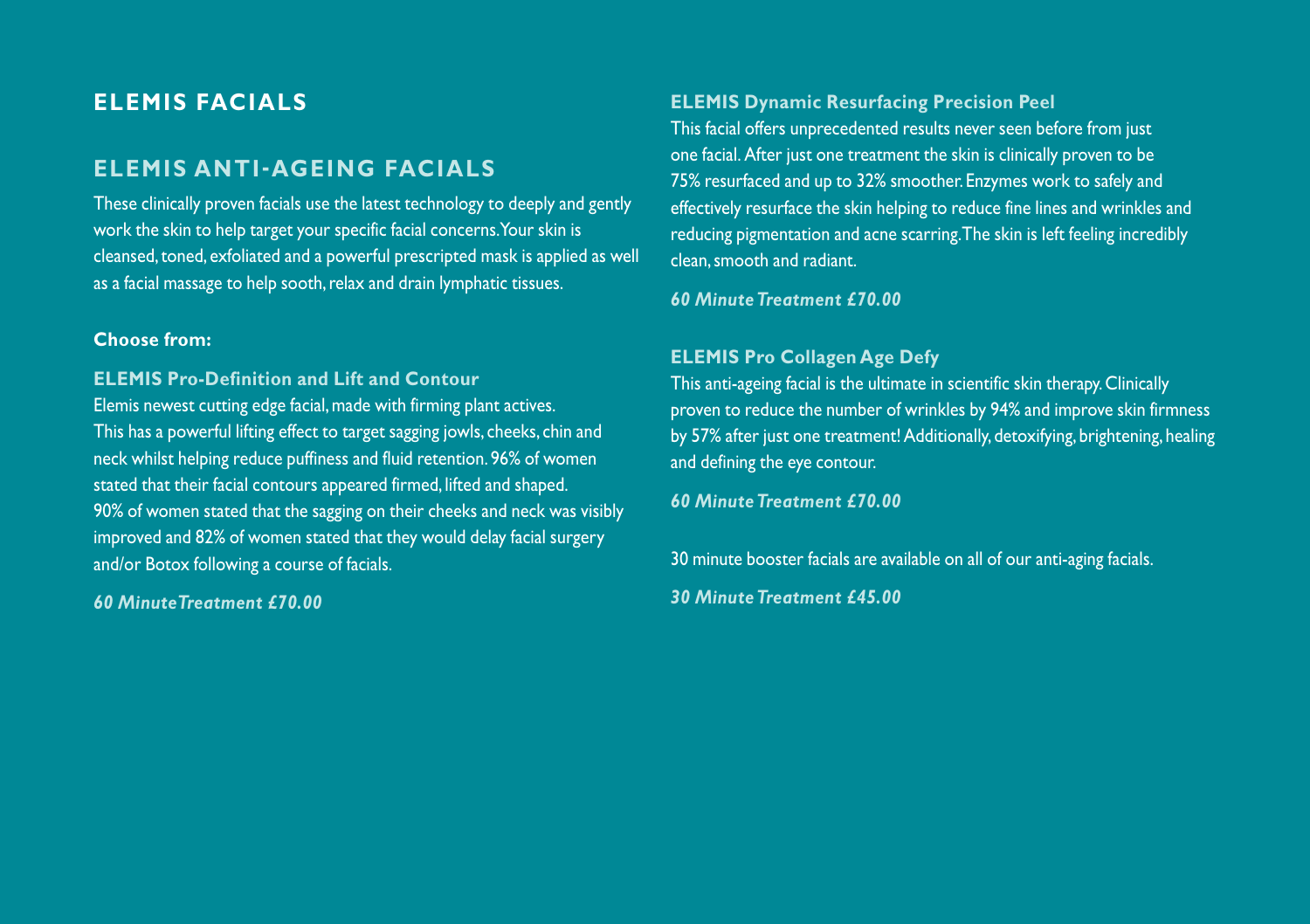## **ELEMIS SKIN SOLUTION FACIALS**

Three different facials suited to your own individual needs.These facials include a one to one consultation. Your skin will be cleansed, toned and exfoliated ending with an advanced therapeutic mask. The face, neck, scalp, arms and hands will be massaged leaving you feeling de-stressed and your skin feeling re-generated.

#### **Choose from:**

#### **ELEMIS Super Food Radiance**

This is a boost for stressed, dull skin. Rich in superfoods, essential minerals and trace elements, this will jump start tired skin. An amino active mask helps restore lost moisture, deeply nourish, detox and pack the skin with powerful nutrients. Skin is left smoother, plumper and luminously radiant.

#### **ELEMIS Sensitive Skin Soother**

Fragile skin needs special attention.A calming massage technique is used to help reduce the appearance of redness and strengthen the top layer of the skin, protecting against daily stresses.The soothing properties of Moroccan Rose, Chamomile andApricot are combined to gently cleanse and exfoliate,whilst the nourishing mask leaves skin nurtured and comforted.Texture and tone are dramatically restored and moisture levels are boosted.

#### **ELEMISAnti blemish,Mattify and Calm**

A deeply cleansing revelation for oily,unsettled, congested or hormonal skin. This mattifying facial helps combat oil and shine. Lavender balancing toner and repair mask work in unison to regulate oil flow and calm the skin, while massage helps to restore micro-circulation and re-oxygenate, improving tone and texture.A deeply detoxifying treatment for lastingly clear, bright skin.

*60 Minute Skin Solutions Facial £65.00*

### **INSPIRE SPA SKIN SPECIFIC FACIALS**

These facials are suited to your individual needs and include a one to one consultation.Your skin will be cleansed, toned and exfoliated, followed by a luxurious mask and a warm compress to the face. The face, neck and scalp will be massaged, leaving you feeling de-stressed and your skin feeling deeply cleansed and hydrated.

*25 Minute Skin SpecificTaster Facial £35.00 50 Minute Skin Specific Facial £45.00*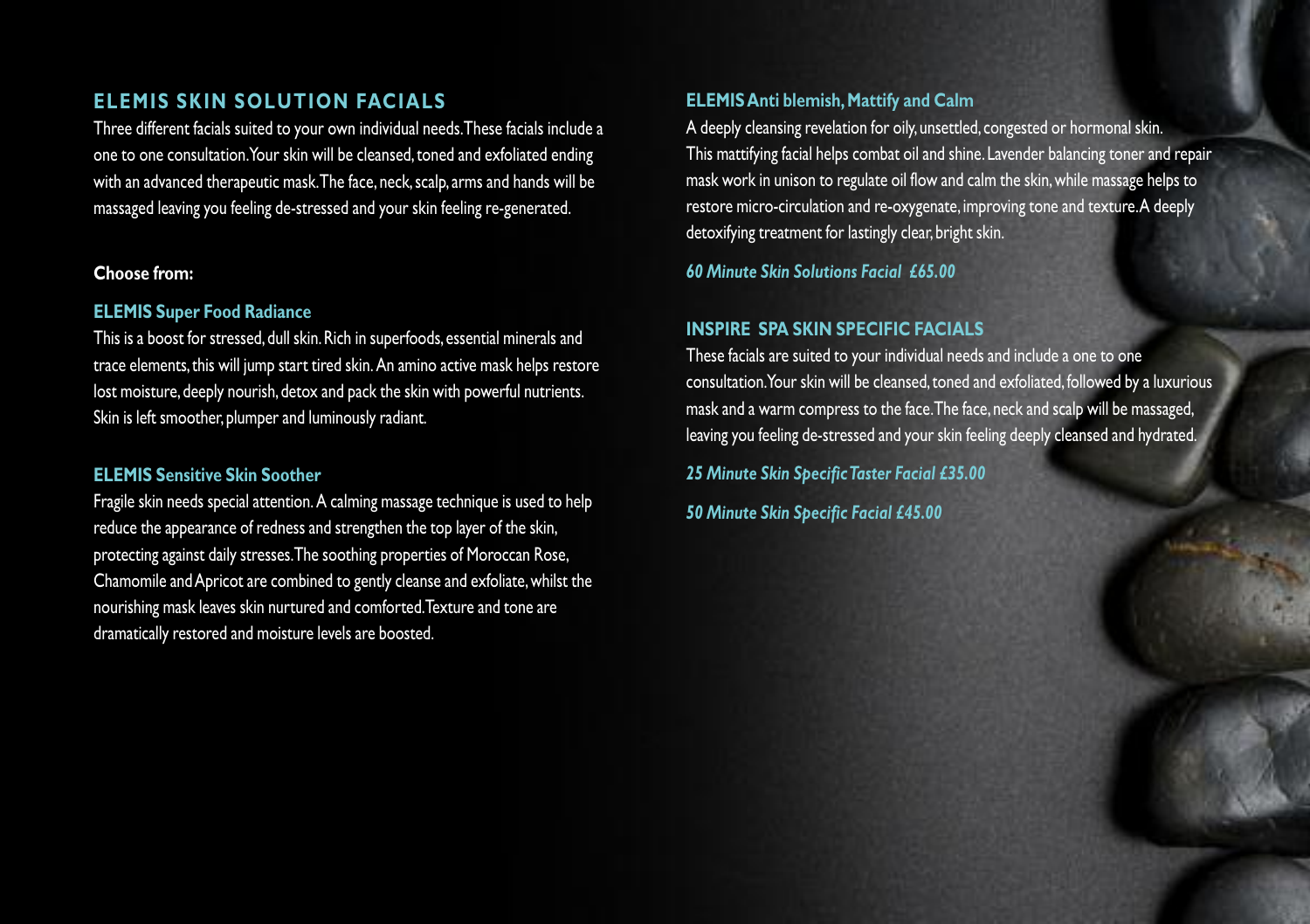## **B O DY T H E R A P Y**

## **ELEMIS DEEP TISSUE MASSAGE**

A deep rhythmic pressure massage designed to alleviate stress and ease aching muscles. Each treatment has different oils which make up the four Elemis Massages.

#### **Choose from:**

**ELEMIS StressAway DeepTissue Massage** - soothes and relaxes

**ELEMIS Spirit Reviver DeepTissue Massage** - uplifting & detoxifying

**ELEMIS Muscle Melt DeepTissue Massage** - eases tired aching muscles

**ELEMIS Chakra Balancing DeepTissue Massage** - bringing your body and emotions to a total equilibrium

*60 Minute Full Body DeepTissue Massage £60.00*

*30 Minute Back, Neck & Shoulder DeepTissue Massage £40.00*

### **ELEMIS PEACEFUL PREGNANCY MASSAGE**

The nine month journey of nurturing is a special time. Connecting with the mother through the power of touch and working with two heartbeats as one.Tried and tested safe massage techniques are combined and adapted to each stage of pregnancy.Helps to relieve tension in the lower and upper back, as well as alleviate swelling of the hands and feet,while easing the mind and uplifting the spirit.

*75 MinuteTreatment £65.00* (Allow longer for 1st consultation)

## **CARNOUSTIE GOLF HOTEL MASSAGE**

This 90 minute massage is ideal for stress, tired and overworked muscles. The whole body is included; back, legs, feet, arms, neck and scalp.

*90 MinuteTreatment £75.00*

### **HOT STONE**

This soothing massage treatment uses hot basalt stones to release heat into your muscles, helping to relieve stress and tension, boost circulation and re-charge energy levels.

*60 Minute Full Body £70.00*

*30 Minute Back, Neck & Shoulders £45.00*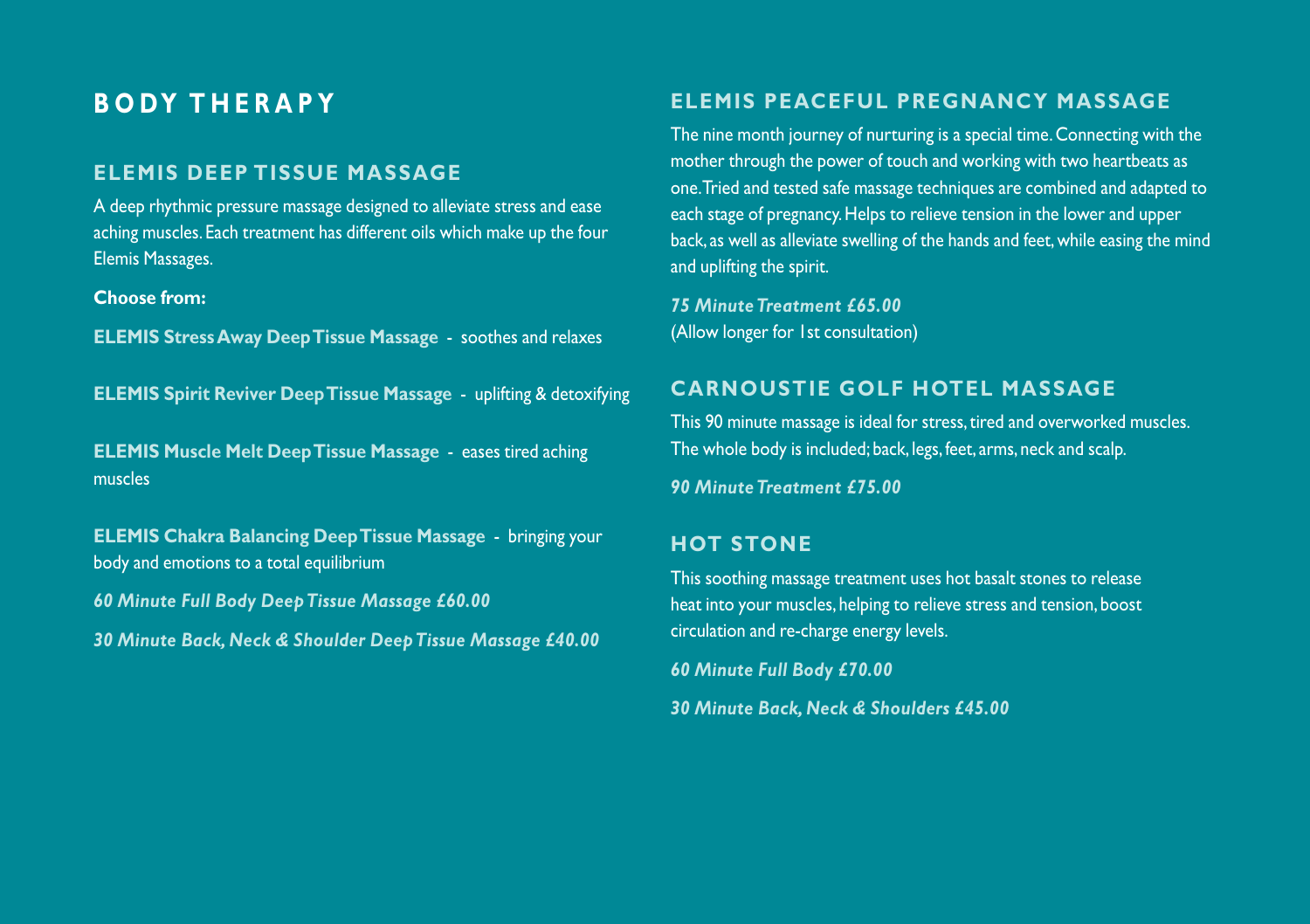## $E$  **LEMIS SCRUBS AND B O DY W R A P S**

#### **ELEMISThousand Flower DetoxWrap**

This nutrient-rich detox wrap uses the deeply nourishing GreenTea Balm to encourage super skin health and powerful detoxification. It helps stimulate the elimination process and restore equilibrium to leave you feeling completely reinvigorated.

#### *60 MinuteTreatment £60.00*

 $-0.04$ 

### **ELEMIS Exotic Lime & Ginger Salt Glow**

An exotic exfoliation ritual to invigorate and revitalise the body. After body brushing, the Exotic Lime and Ginger Salt Glow is applied using warm oil to polish the skin and stimulate the senses. Your skin will be deeply cleansed,polished and softened to perfection with an express facial whilst you are cocooned in your exotic wrap yourskin will be vibrant, replenished and flawless.

#### *30 MinuteTreatment £45.00*

(Please allow 45 minutes)

## **ELEMIS Exotic FrangipaniWrap**

This treatment starts with a frangipani monoi salt glow after a body brush.This nourishing body wrap drenches the skin with moisture for immediate softness and suppleness. Exotic, aromatic Tahitian coconut and frangipani flowers are soaked together to produce the Monoi oil used in this wrap,which provides the ultimate radiance, vitality and all over body glow.An intensive moisturising and conditioning treatment which is excellent for dry skin and is combined with a facial pressure point massage and de-stress scalp treatment.

#### *30 MinuteTreatment £45.00*

(Please allow 45 minutes)

## **ELEMIS Body Nectar NourishingWrap**

This exotic body wrap drenches the skin with moisture for immediate softness and suppleness. Nourishing oils feed the skin to help promote skin elasticity and condition.

#### *60 MinuteTreatment £65.00*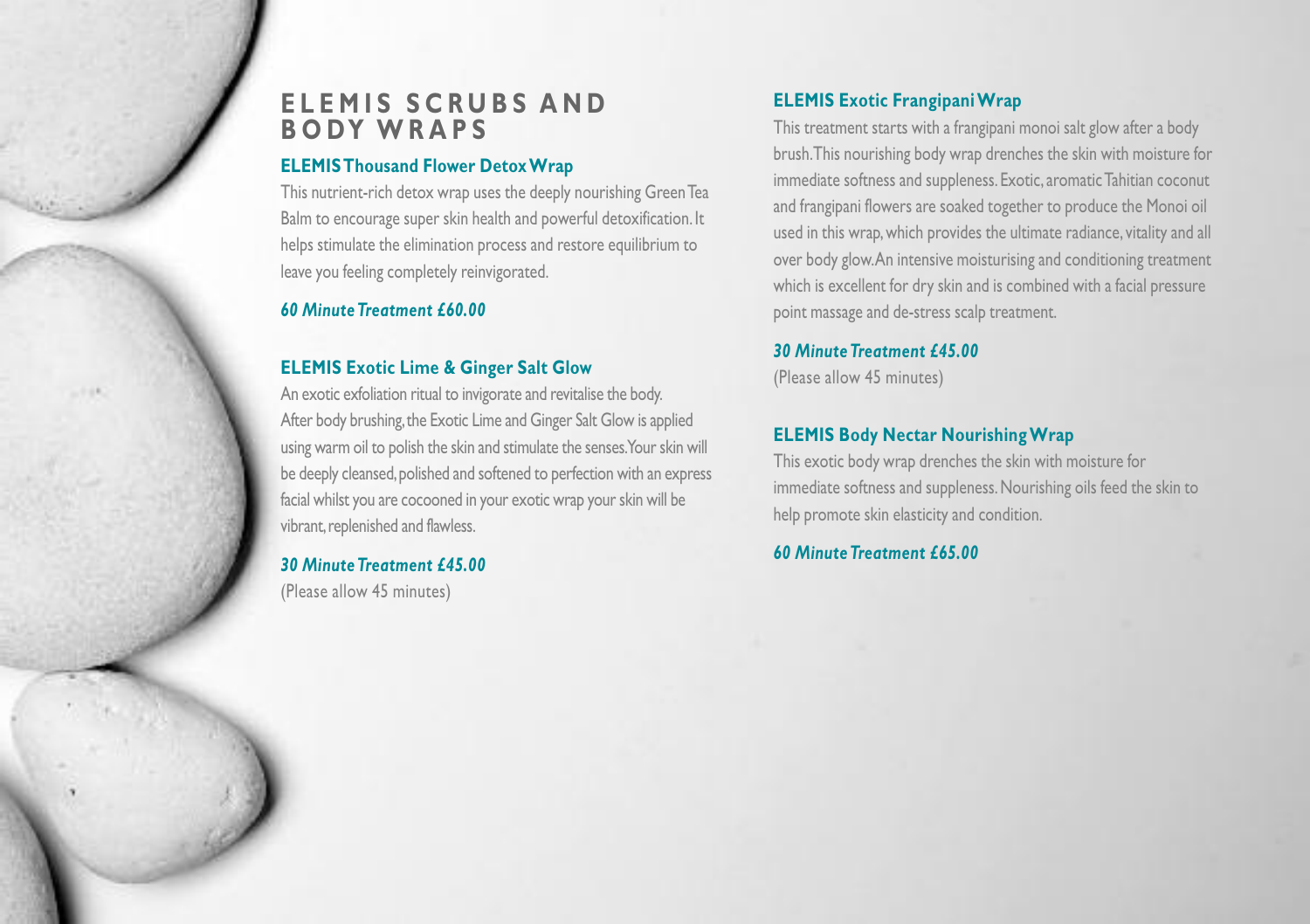# **H A N D S A N D F E E T**

## **MANICURES AND PEDICURES**

**Shellac Manicure £30.00** A high shine, long lasting, zero drying time polish. Shellac can last up to 14 days.

**Vinylux Manicure £30.00** Includes shaping of the nail, cuticle work, exfoliation, massage and Vinylux weekly polish.

**Vinylux Pedicure £35.00** Includes shaping of the nail, cuticle work, foot filing, exfoliation, massage andVinylux weekly polish.

#### *All Treatments above are 60 minutes*

**Manicure no Polish £20.00** Includes shaping of the nail, cuticle work, exfoliation and massage

**Pedicure no Polish £25.00** Includes shaping of the nail, cuticle work, foot filing, exfoliation and massage.

*All Treatments above are 45 minutes*

**Mini Manicure or Mini Pedicure** Includes shaping of the nail, cuticle work and colour application

*30 MinuteTreatment £15.00*

### **Inspire Spa FootTreat**

A sensory experience for your feet which promises to leave you walking on cloud nine.Warm aroma therapeutic oils nourish and condition neglected feet and nails. Feet are left exfoliated,soothed and soft.

*30 MinuteTreatment £35.00*

*60 MinuteTreatment with Pedicure £55.00*

#### **Inspire Spa HandTreat**

Cuticles and nails are conditioned and strengthened whilst the indulgent Elemis skin nourishing milk bath combined with anti-ageing pro collagen hand and nail cream intensely hydrates for instantly smooth, youthful looking hands.

*30 MinuteTreatment £35.00*

*60 MinuteTreatment with Manicure £55.00*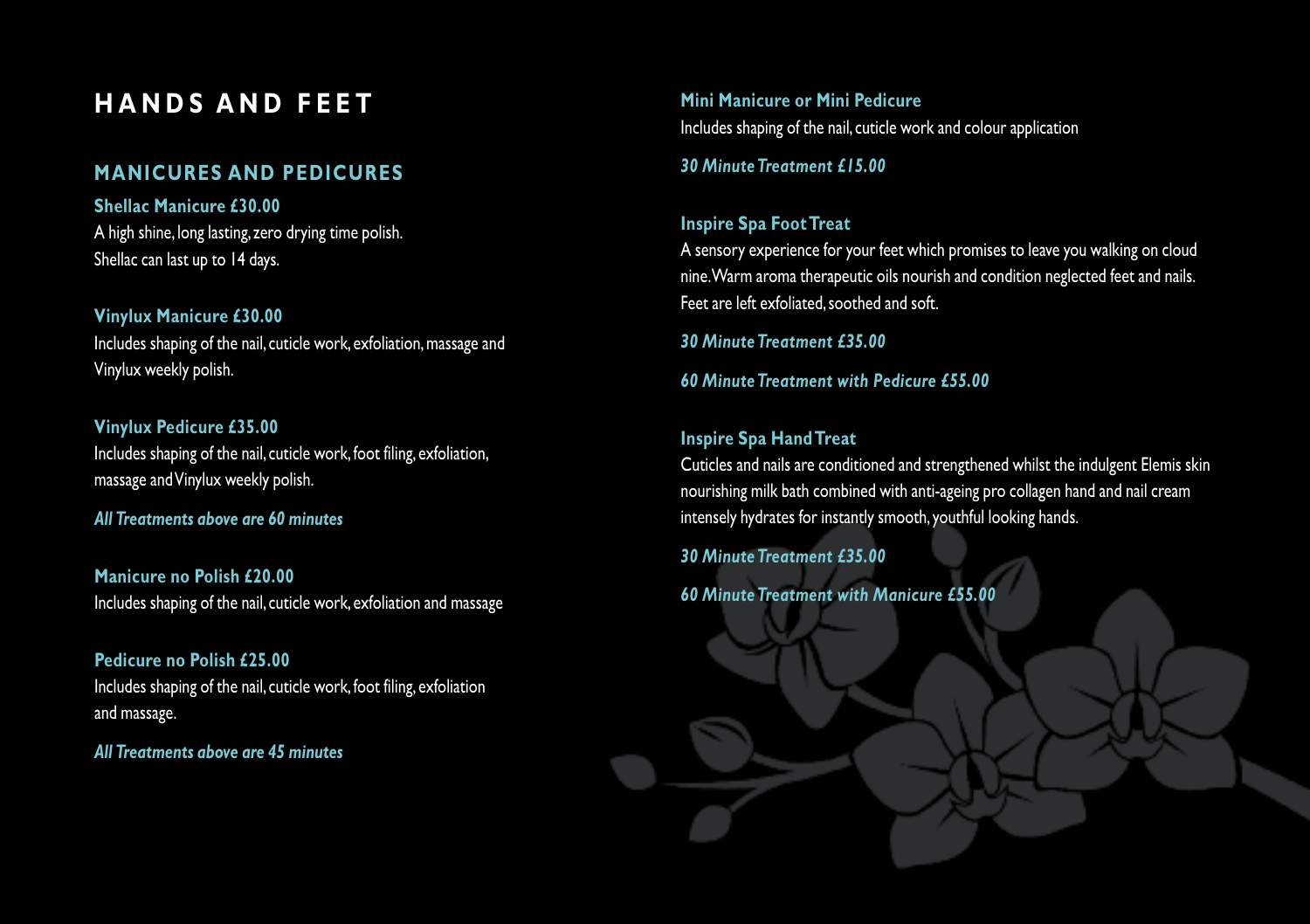# **WA X I N G**

**Underarm, Eyebrow, Lip or Chin** *£8.00*

**Bikini** *£10.00*

**Forearm** *£12.00*

**Leg** *£15.00*

**Full Leg** *£20.00*

**Back or Chest** *£20.00*

**Hollywood or Brazilian** *£28.00*

**Eyebrow or LashTint** *£8.00*

**Eye Package** *£18.00* (includes eyebrow wax, eyebrow tint and eyelash tint)

# **HOLISTIC THERAPIES**

## **REFLEXOLOGY**

Reflexology is a theory and therapy that uses the feet to treat the whole body. By manipulation and applying pressure to certain parts of the feet the whole body can be brought back into balance

### *45 MinuteTreatment £45.00*

# **INDIAN HEAD MASSAGE**

An Indian head massage will energise your mind and allow your tension to slip away.This ancient technique has been practiced for over a thousand years in India and has been passed from generation to generation.This treatment concentrates on the shoulders, upper arms, back, neck, face and head, leaving your inner balance restored.

*45 MinuteTreatment £45.00*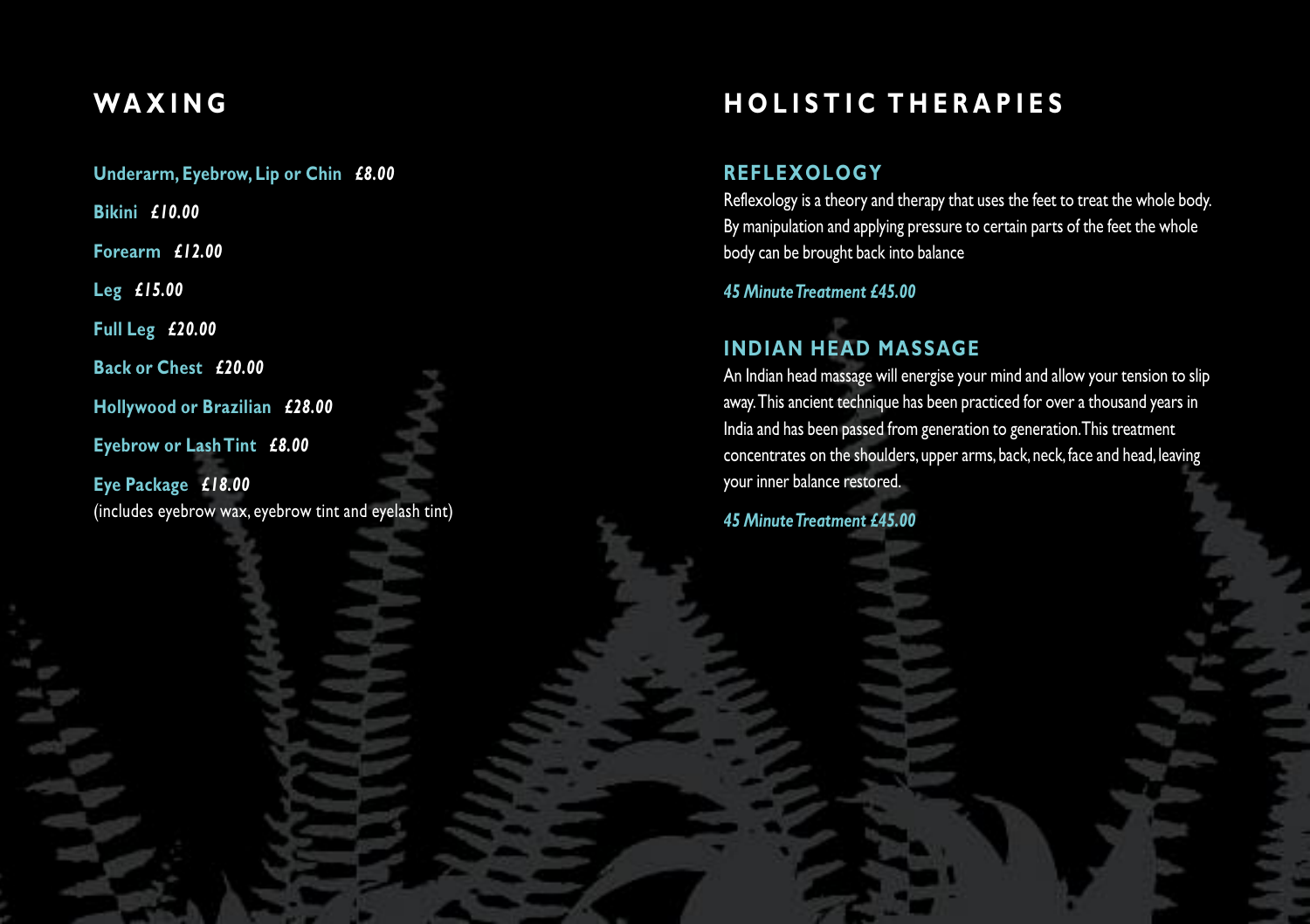# **T I M E F O R M E N**

## **ELEMIS HIGH PERFORMANCE SKIN ENERGISER**

Be a man for all seasons with this hydrating, energising treatment for stressed, fatigued skin.The tailored massage sequence boosts circulation while moisture and nutrients are restored.Vibrant and vital, you will reign supreme.

*60 MinuteTreatment £70.00*

## **GOLFERS' TONIC**

Refreshing peppermint body scrub cleanses and soothes leaving the skin feeling soft and revitalised, followed by a back, neck and shoulder massage and also a front and back of legs massage designed to work out any sore muscles, aches, pains and tension.

*60 MinuteTreatment £60.00*

## **ELEMIS DEEP TISSUE MASSAGE**

ELEMIS Muscle Melt DeepTissue Massage - eases tired aching muscles.

*60 Minute Full Body DeepTissue Massage £60.00*

*30 Minute Back,Neck & Shoulder DeepTissue Massage £40.00*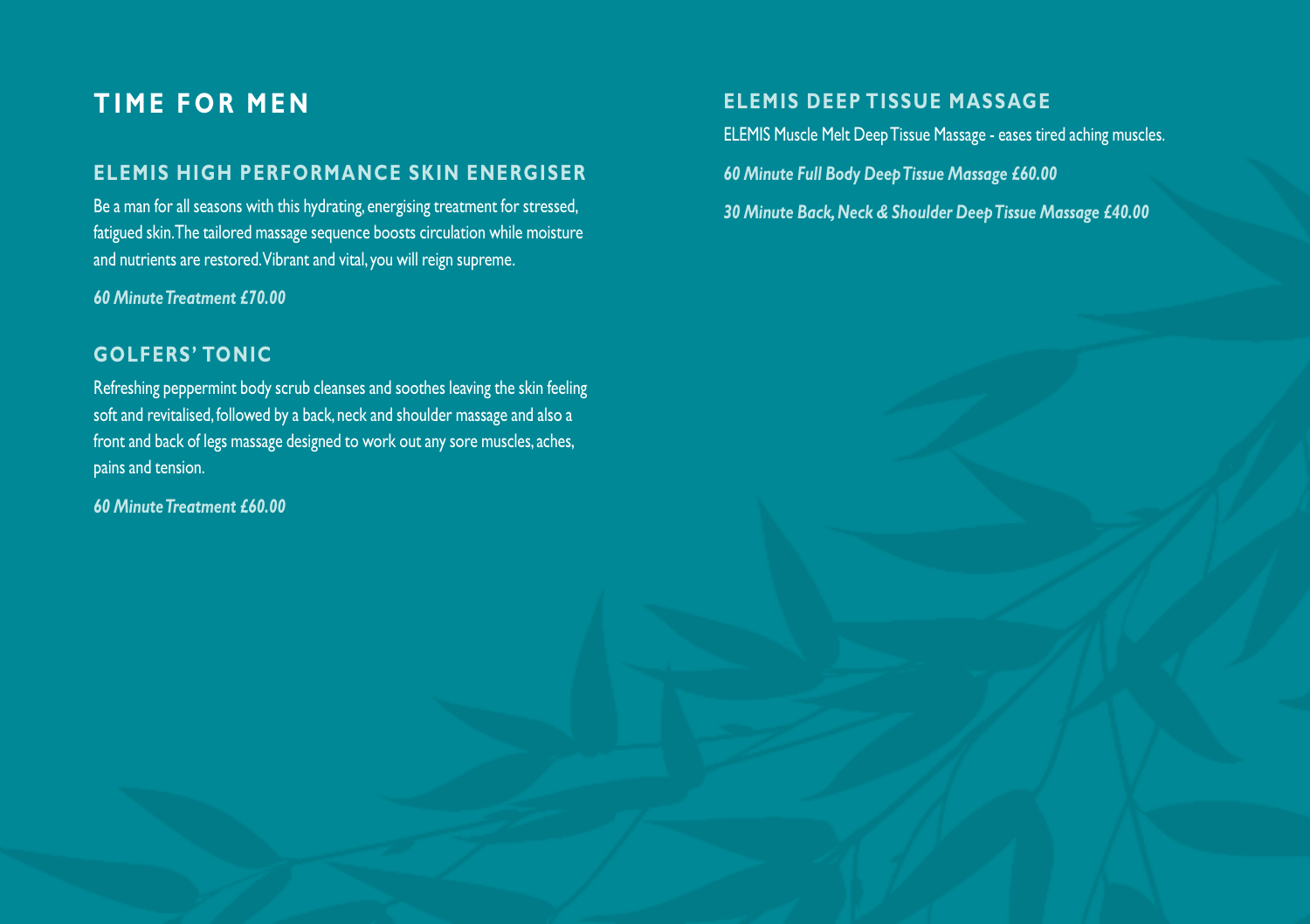# **S PA PA C K A G E S**

## **SPA DAY**

This package includes a 30 minute treatment (options include a back, neck and shoulder massage, 25 minute skin specific facial,mini manicure,mini pedicure or a luxury scalp massage). Full use of the spa facilities including swimming pool, Jacuzzi, sauna, steam room, gym, robes and slippers and full use of the relax room. A Spa Day Lunch Package is also available at an additional cost.

#### *30 MinuteTreatment £39.00*

#### **LUNCH SPA DAY**

This package includes two 30 minute treatments,(options include a back, neck and shoulder massage, 25 minute skin specific facial, mini manicure, mini pedicure or a luxury scalp massage). Full use of the spa facilities, including swimming pool, Jacuzzi, sauna, steam room, gym, robes and slippers and full use of the relax room as well as a Bento Box Spa lunch.

*60 Minutes of Treatments £79.00*

## **REVITALISE PACKAGE**

Choose three half an hour treatments, options are any of our 30 minute massages, 25 minute skin specific facials,mini manicure,mini pedicure or a luxury scalp massage. Full use of the spa facilities, swimming pool, Jacuzzi, sauna, steam room, gym, robes and slippers and full use of the relax room as well as a Bento Box Spa lunch.

*90 Minutes of Treatments £115.00*

#### **INDULGENCE PACKAGE**

Choose from any of our 30 minute massages, any Inspire Spa skin specific 50 minute facials, a full manicure or pedicure withVinylux weekly polish. Full use of the spa facilities including swimming pool, Jacuzzi,sauna, steam room, gym, robes and slippers and full use of the relax room as well as a Bento Box Spa lunch.

*135 Minutes of Treatments £145.00*

### **HEN PARTY PACKAGE**

This package incudes any two of our 30 minute treatments from the brochure, or one 60 minute treatment. Full access to Club Carnoustie's leisure facilities, robes and slippers, exclusive access to one of the Hotels suites with beautiful views overlooking the famous Championship course, a glass of Prosecco and a Bento Box Spa lunch.

*60 Minutes of Treatments £104.00 each* (Groups of 10+ receive 10% Discount)

#### **MOTHER TO BE PACKAGE**

This package includes our full body ELEMIS Peaceful Pregnancy Massage as well as one of our 60 minute ELEMIS Skin Solution Facials. Full use of the spa facilities including swimming pool,robes and slippers and full use of the relax room as well as a Bento Box Spa lunch.

*135 Minutes of Treatments £135.00*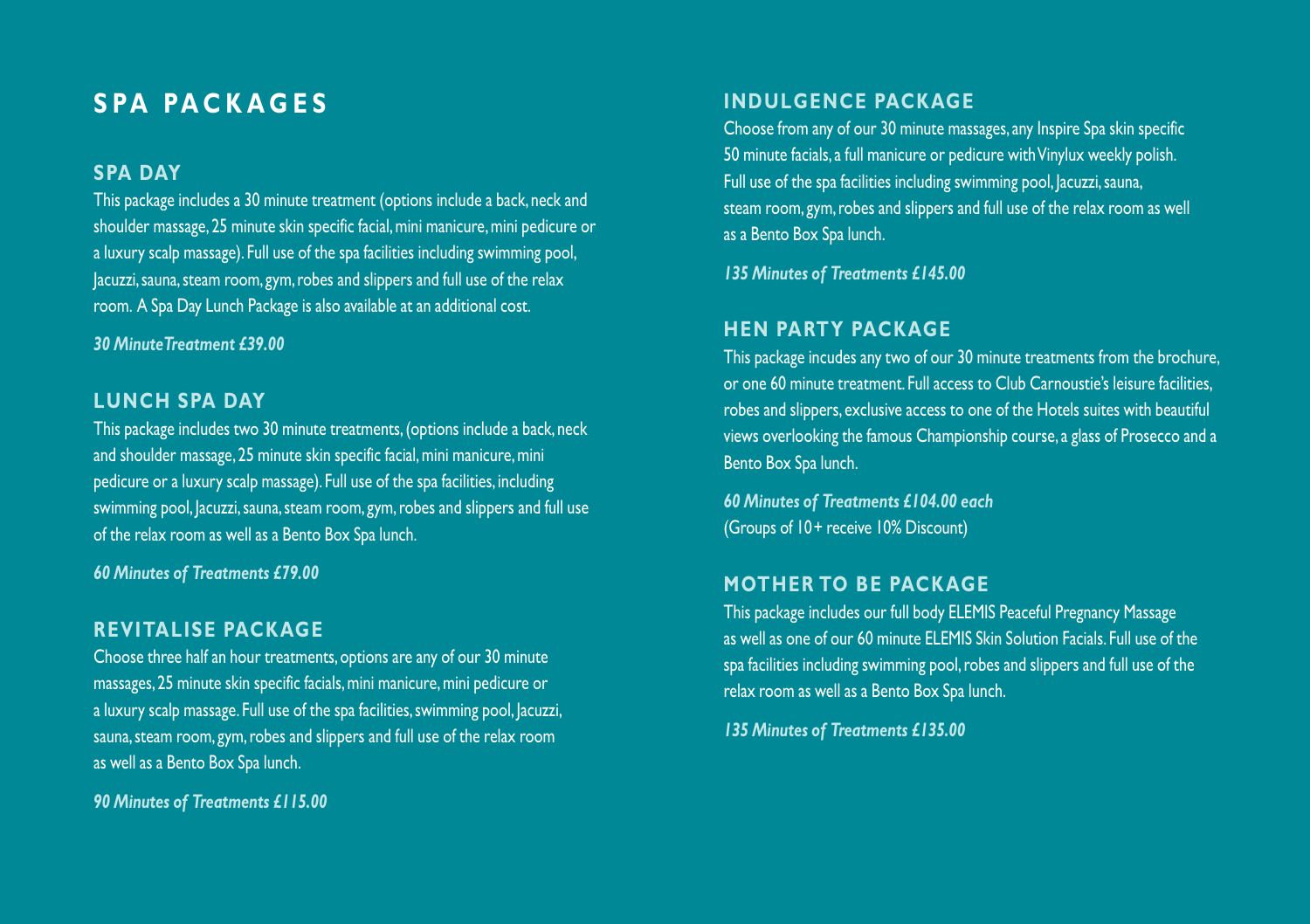# $T$ **ERMS AND CONDITIONS**

## **APPOINTMENTS**

We strongly advise that you book in advance, especially for the weekends to avoid disappointment. Spa days are to arrive at the spa by 10am, If any later we need to know at time of booking. Please arrive 15 minutes prior to your treatment to allow time to get comfortable, familiarise yourself with the spa and fill out a consultation form. Unfortunately, lateness will result in shorter treatment times and will be charged at the full price. Card Details will be taken at time of booking to secure your time slot, a 50% charge will apply if your appointment is not cancelled within 24 hours.

## **SPA ATTIRE**

For treatments 60 minutes or over you will be provided with robes and slippers in a locker. If you wish to hire robes or slippers for any of our other treatments these will be charged at £8.00 per person.

Please remove all jewellery before entering the spa and leave in your locker provided to keep them secure.

## **SPA PACKAGES**

Spa Packages include use of the leisure facilities – we strongly recommend that you use these prior to your treatment.

When making your booking please advise us of the time you are likely to arrive, what time you would like us to reserve your lunch for and what treatments you would like to receive.

Club Carnoustie have a range of retail products available to purchase such as swim wear, goggles, nose clips and shampoo if required.